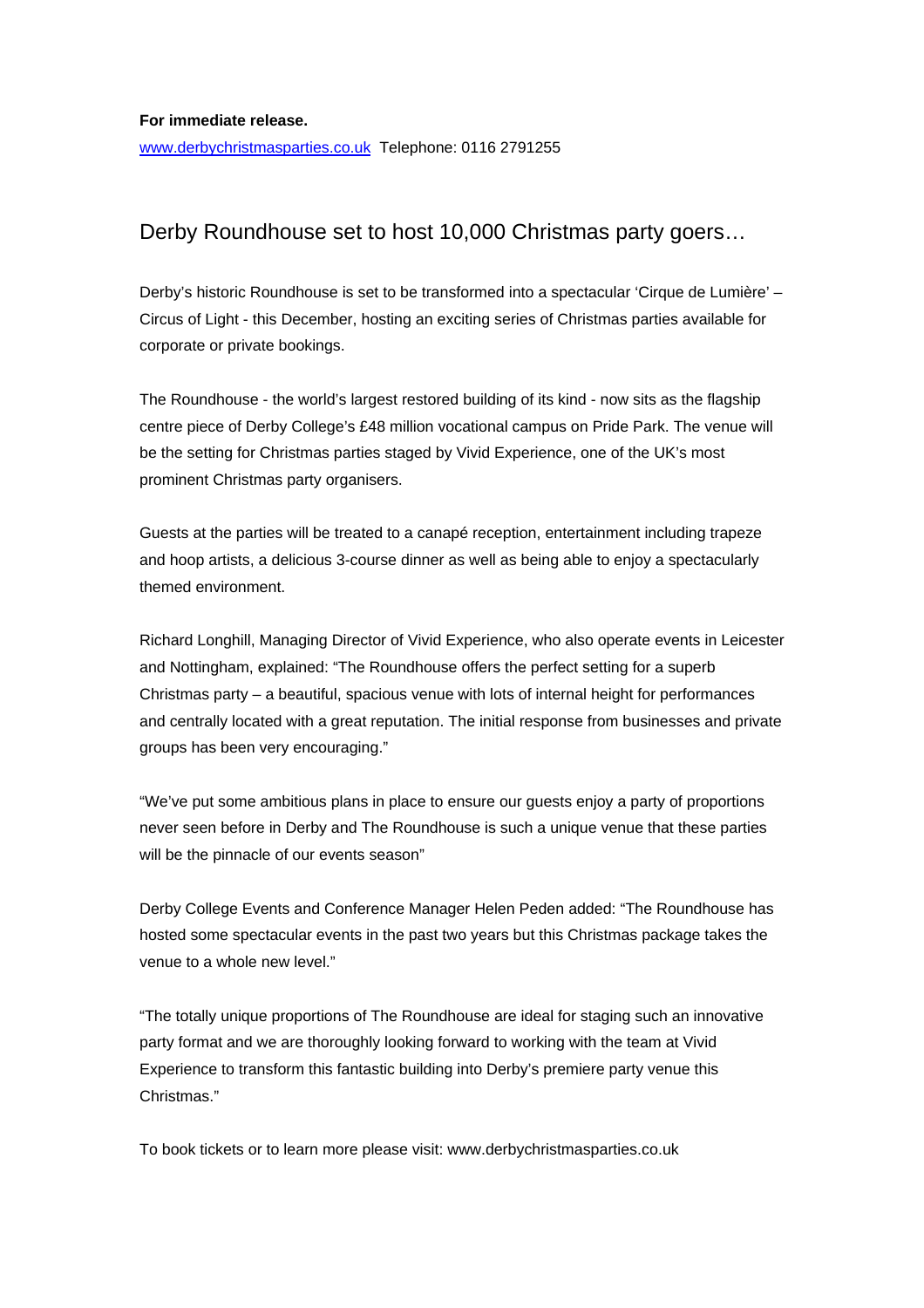*Ends.* 

For more press information or high resolution images, please contact Richard Longhill at Vivid Experience on 0116 2791255 or [richard@vividexperience.co.uk](mailto:richard@vividexperience.co.uk)

 $8^{th}$  July 2010